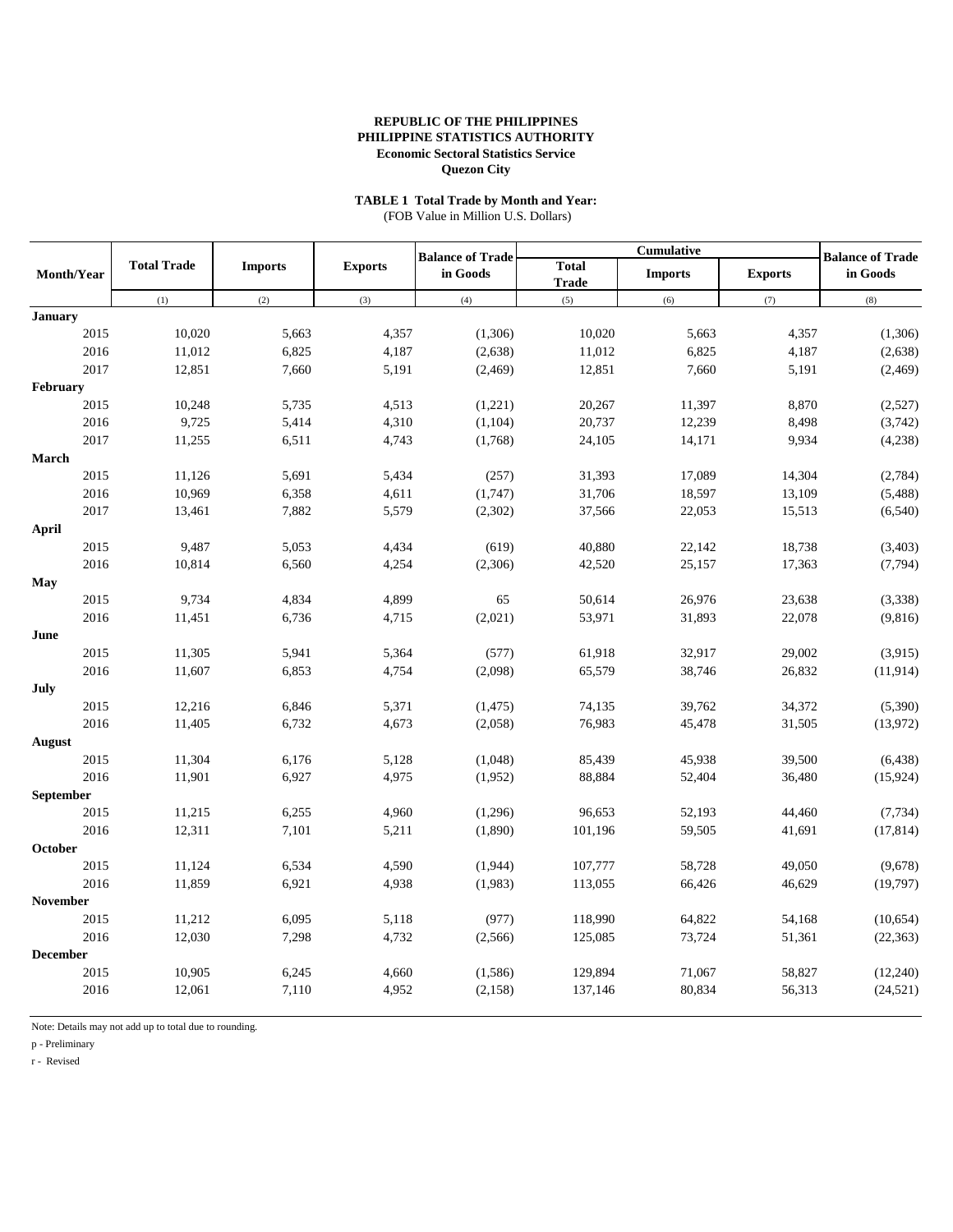## **TABLE 2 Total Growth Rate by Month and Year:**

|                 |      |                    | <b>Balance of</b> |                | <b>Balance of</b>        |                              |                              |                |                          |
|-----------------|------|--------------------|-------------------|----------------|--------------------------|------------------------------|------------------------------|----------------|--------------------------|
| Month/Year      |      | <b>Total Trade</b> | <b>Imports</b>    | <b>Exports</b> | <b>Trade in</b><br>Goods | <b>Total</b><br><b>Trade</b> | Cumulative<br><b>Imports</b> | <b>Exports</b> | <b>Trade in</b><br>Goods |
|                 |      | (1)                | (2)               | (3)            | (4)                      | (5)                          | (6)                          | (7)            | (8)                      |
| <b>January</b>  |      |                    |                   |                |                          |                              |                              |                |                          |
|                 | 2015 | (3.3)              | (5.7)             | (0.0)          | (20.8)                   | (3.3)                        | (5.7)                        | (0.0)          | (20.8)                   |
|                 | 2016 | 9.9                | 20.5              | (3.9)          | 102.0                    | 9.9                          | 20.5                         | (3.9)          | 102.0                    |
|                 | 2017 | 16.7               | 12.2              | 24.0           | (6.4)                    | 16.7                         | 12.2                         | 24.0           | (6.4)                    |
| February        |      |                    |                   |                |                          |                              |                              |                |                          |
|                 | 2015 | 7.8                | 18.1              | (3.0)          | 496.1                    | 2.0                          | 4.9                          | (1.5)          | 36.3                     |
|                 | 2016 | (5.1)              | (5.6)             | (4.5)          | (9.6)                    | 2.3                          | 7.4                          | (4.2)          | 48.1                     |
|                 | 2017 | 15.7               | 20.3              | 10.0           | 60.2                     | 16.2                         | 15.8                         | 16.9           | 13.3                     |
| March           |      |                    |                   |                |                          |                              |                              |                |                          |
|                 | 2015 | 3.5                | 3.7               | 3.1            | 18.4                     | 2.5                          | 4.5                          | 0.2            | 34.5                     |
|                 | 2016 | (1.4)              | 11.7              | (15.1)         | 579.1                    | 1.0                          | 8.8                          | (8.4)          | 97.1                     |
|                 | 2017 | 22.7               | 24.0              | 21.0           | 31.8                     | 18.5                         | 18.6                         | 18.3           | 19.2                     |
| April           |      |                    |                   |                |                          |                              |                              |                |                          |
|                 | 2015 | (4.5)              | (5.8)             | (2.8)          | (22.9)                   | 0.8                          | 2.0                          | (0.5)          | 18.5                     |
|                 | 2016 | 14.0               | 29.8              | (4.1)          | 272.5                    | 4.0                          | 13.6                         | (7.3)          | 129.0                    |
| May             |      |                    |                   |                |                          |                              |                              |                |                          |
|                 | 2015 | (11.51)            | (5)               | (17)           | (92.5)                   | (1.82)                       | $1\,$                        | (5)            | 66.1                     |
|                 | 2016 | 17.6               | 39.3              | (3.8)          | (3,212.1)                | 6.6                          | 18.2                         | (6.6)          | 194.0                    |
| June            |      |                    |                   |                |                          |                              |                              |                |                          |
|                 | 2015 | 9.9                | 23.0              | (1.8)          | (191.1)                  | 0.1                          | 4.1                          | (4.1)          | 184.2                    |
|                 | 2016 | 2.68               | 15                | (11)           | 263.8                    | 5.91                         | 18                           | (7)            | 204.3                    |
| July            |      |                    |                   |                |                          |                              |                              |                |                          |
|                 | 2015 | 11.2               | 23.0              | (1.0)          | 961.6                    | 1.8                          | 7.0                          | (3.6)          | 255.4                    |
|                 | 2016 | (6.6)              | (1.7)             | (13.0)         | 39.5                     | 3.8                          | 14.4                         | (8.3)          | 159.2                    |
| August          |      |                    |                   |                |                          |                              |                              |                |                          |
|                 | 2015 | (0.1)              | 5.7               | (6.3)          | 180.8                    | 1.5                          | 6.8                          | (4.0)          | 240.7                    |
|                 | 2016 | 5.3                | 12.2              | (3.0)          | 86.2                     | 4.0                          | 14.1                         | (7.6)          | 147.3                    |
| September       |      |                    |                   |                |                          |                              |                              |                |                          |
|                 | 2015 | (3.56)             | 8                 | (15)           | (2, 145, 7)              | 0.91                         | $7\phantom{.0}$              | (5)            | 323.4                    |
|                 | 2016 | 9.8                | 13.5              | 5.1            | 45.9                     | 4.7                          | 14.0                         | (6.2)          | 130.3                    |
| October         |      |                    |                   |                |                          |                              |                              |                |                          |
|                 | 2015 | 3.6                | 16.9              | (10.8)         | 340.7                    | 1.2                          | $\ \, 8.0$                   | (5.9)          | 326.8                    |
|                 | 2016 | 6.61               | 6                 | 8              | 2.0                      | 4.90                         | 13                           | (5)            | 104.6                    |
| <b>November</b> |      |                    |                   |                |                          |                              |                              |                |                          |
|                 | 2015 | 4.7                | 10.1              | (1.1)          | 170.3                    | 1.5                          | 8.2                          | (5.5)          | 305.3                    |
|                 | 2016 | 7.3                | 19.7              | (7.5)          | 162.6                    | 5.1                          | 13.7                         | (5.2)          | 109.9                    |
| <b>December</b> |      |                    |                   |                |                          |                              |                              |                |                          |
|                 | 2015 | 6.2                | 14.2              | (3.0)          | 137.5                    | 1.9                          | 8.7                          | (5.3)          | 271.3                    |
|                 | 2016 | 10.6               | 13.8              | 6.3            | 36.1                     | 5.6                          | 13.7                         | (4.3)          | 100.3                    |

Note: Details may not add up to total due to rounding.

p - Preliminary

r - Revised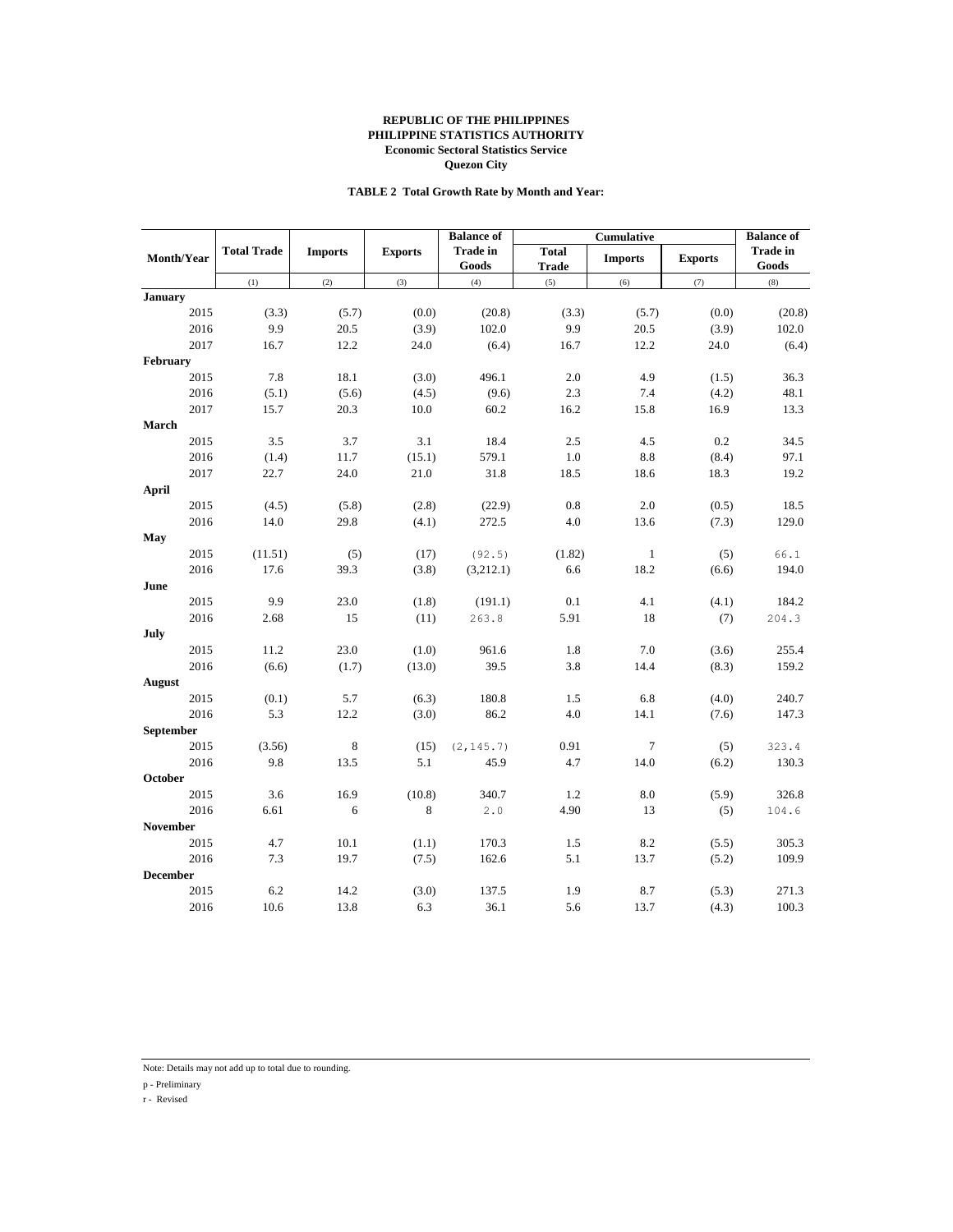#### **TABLE 3 Philippine Imports from all Countries by Commodity Group March 2017 and 2016** (FOB Value in Million U.S.Dollars)

**March <sup>p</sup> % Share March <sup>r</sup> % Share** (1)  $(2)$   $(3)$   $(4)$   $(5)$ **TOTAL 7,881.51 100.0 6,357.92 100.0 24.0 1 Electronic Products 1/ 2,007.67 25.5 1,764.16 27.7 13.8** a) Components/Devices (Semiconductors) 1,397.17 17.7 1,102.06 17.3 26.8 b) Electronic Data Processing 266.08 3.4 210.63 3.3 26.3 c) Office Equipment 18.61 0.2 14.77 0.2 26.0 d) Consumer Electronics 79.73 1.0 67.00 1.1 19.0 e) Telecommunication 90.45 1.1 219.77 3.5 (58.8) f) Communication/Radar 94.13 1.2 90.10 1.4 4.5 g) Control and Instrumentation 38.91 0.5 36.64 0.6 6.2 h) Medical/Industrial Instrumentation 19.09 0.2 21.00 0.3 (9.1) i) Automotive Electronics<br>
Mineral Fuels, Lubricants and Related Materials<br>  $882.77$  11.2 593.50 9.3 48.7 2 Mineral Fuels, Lubricants and Related Materials 882.77 11.2 593.50 9.3 48.7<br>3 Transport Equipment 10.9 693.36 10.9 24.3 3 Transport Equipment 1.0.9 10.9 10.9 10.9 10.9 10.9 24.3<br>4 Industrial Machinery and Equipment 1.0 1.0 1.0 1.0 1.0 1.0 1.0 1.0 1.0 25.6 1 Industrial Machinery and Equipment 568.53 7.2 452.80 7.1 5 Iron and Steel 374.85 4.8 213.05 3.4 75.9 6 Other Food & Live Animals 256.34 3.3 297.88 4.7 (13.9) 7 Miscellaneous Manufactured Articles 212.51 2.7 162.01 2.5 31.2 8 Plastics in Primary and Non-Primary Forms 211.56 2.7 168.84 2.7 25.3 9 Telecommunication Equipment and Electrical Machinery 2/ 196.42 2.5 163.23 2.6 20.3 10 Cereals and Cereal Preparations 187.36 2.4 114.28 1.8 63.9 **TOP TEN IMPORTS TOTAL** 5,760.06 73.1 4,623.12 72.7 24.6 11 Power Generating and Specialized Machinery 147.76 1.9 110.94 1.7 33.2 12 Organic and Inorganic Chemicals<br>
13 Medicinal and Pharmaceutical Products<br>
145.69 1.8 119.44 1.9 22.0 13 Medicinal and Pharmaceutical Products<br>
145.69 1.8 119.44 1.9 22.0<br>
14 Metal Products 1.8 114.15 1.8 27.4 14 Metal Products 145.46 1.8 114.15 1.8<br>15 Chemical Materials and Products, n.e.s. 116.93 1.5 108.48 1.7 15 Chemical Materials and Products, n.e.s. 116.93 1.5 108.48 1.7 7.8 16 Professional, Scientific and Controlling Instruments; Photographic and Optical Goods, n.e.s.; Watches and Clocks 112.83 1.4 76.17 1.2 48.1 17 Textile Yarn, Fabrics, Made-Up Articles and Related Products  $\frac{3}{}{}$  105.33 1.3 78.87 1.2 33.5 18 Non-Ferrous Metal 102.46 1.3 68.47 1.1 49.6 19 Non-Metallic Mineral Manufactures 99.89 1.3 83.68 1.3 19.4 20 Feeding Stuff For Animals (Not Including Unmilled Cereals) 98.47 1.2 103.10 1.6 (4.5)<br>98.08 1.2 85.59 1.3 14.6 21 Other chemicals 14.6<br>22 Paper and Paper Products 1.2 95.88 1.2 92.94 1.5 3.2 22 Paper and Paper Products<br>
23 Animal & Vegetable Oils & Fats<br>
23 Animal & Vegetable Oils & Fats<br>
23 Animal & Vegetable Oils & Fats 23 Animal & Vegetable Oils & Fats 83.82 1.1 61.68 1.0 35.9<br>24 Dairy Products 72.39 0.9 80.23 1.3 (9.8) 24 Dairy Products<br>
24.9 Dairy Products<br>
24.3 Pruits and Vegetables<br>
24.3 (9.8) 22.39 0.9 80.23 1.3 (9.8)<br>
25.1 63.90 0.8 60.79 1.0 5.1 25 Fruits and Vegetables 26 Other Crude Materials, inedible 61.95 0.8 42.71 0.7 45.1 27 Rubber Manufacture 53.67 0.7 38.85 0.6 38.2 28 Fish & Fish Preparations 46.42 0.6 28.90 0.5 60.6 29 Other Manufactured Goods 43.23 0.5 42.35 0.7 2.1 30 Dyeing, Tanning and Coloring Materials 40.96 0.5 31.04 0.5 32.0 31 Fertilizers, Manufactured 40.52 0.5 31.01 0.5 30.7<br>32 Articles of Apparel, accessories 62.03 30.3 30.43 0.5 30.43 0.5 19.4 32 Articles of Apparel, accessories 36.33 0.5 30.43 0.5 19.4<br>33 Metalliferous Ores and Metal Scrap 34.27 0.4 2.89 0.0 1,087.5 1.087.5 Metalliferous Ores and Metal Scrap 34.27 0.4 2.89 0.0 1,087.5 Mome Appliances 33.42 0.4 25.97 0.4 28.7 34 Home Appliances 35 Beverages and Tobacco Manufactures 22.68 0.3 20.57 0.3 10.3 36 Textiles Fiber & Their Waste 15.47 0.2 7.94 0.1 94.7 37 Tobacco, unmanufactured 14.07 0.2 15.01 0.2 (6.3) 38 Corn 6.14 0.1 10.31 0.2 (40.5) 39 Articles of Temporarily Imported & Exported 4.96 0.1 4.70 0.1 5.5<br>48 0.1 5.5 0.1 4.70 0.1 4.40 40 Pulp & Waste Paper 4.83 0.1 7.32 0.1 41 Other Special Transactions <br>42 Office and EDP Machines <br>42 Office and EDP Machines <br>42 Office and EDP Machines <br>42 Office and EDP Machines <br>42 Office and EDP Machines <br>42 Office and EDP Machines <br>42 Office and EDP Machi Office and EDP Machines 43 Artificial Resins 10.28 0.28 0.0 0.25 0.0 9.5<br>44 Chemical Compounds 0.21 0.0 0.08 0.0 178.6 44 Chemical Compounds 0.21 0.0 0.08 0.0 178.6 45 Iron Ore, not agglomerated 0.00 - 0.00 - 0.00 -46 Other Mineral Fuels & Lubricant 0.00  $\qquad 0.00$  - 0.00 47 Others 21.98 0.3 21.18 0.3 3.8 **2017 2016 Commodity Group Growth Rate %** 

1/ includes consigned and direct importation using the expanded coverage of electronic products

2/ includes telecommunications and sound recording and reproducing apparatus and equipment

3/ includes on consignment and not on consignment

p preliminary

revised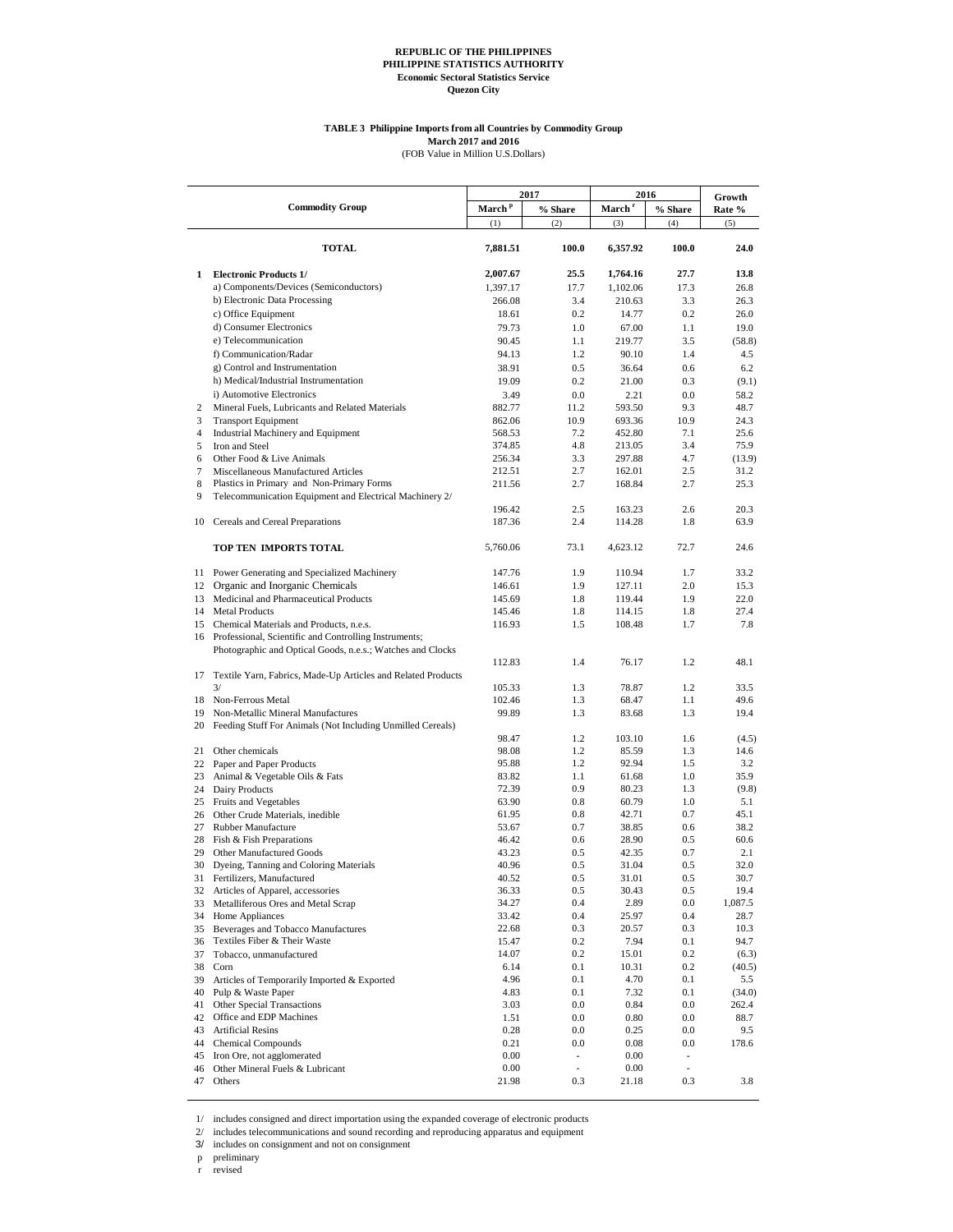#### **TABLE 4 Philippine Imports from all Countries by Commodity Group January to March 2017 and 2016**

(FOB Value in U.S. Dollars)

|                                                        | 2017                       | 2016                       | Growth        |
|--------------------------------------------------------|----------------------------|----------------------------|---------------|
| <b>Commodity Group</b>                                 | Jan-Mar <sup>P</sup>       | Jan-Mar <sup>r</sup>       | Rate %        |
|                                                        | (1)                        | (2)                        | (3)           |
| Total                                                  | 22,052,943,998             | 18,597,310,074             | 18.6          |
| 1 Electronic Products 1/                               | 5,624,431,756              | 5,549,212,184              | 1.4           |
| a) Components/Devices (Semiconductors)                 | 3,893,858,050              | 3,728,258,491              | 4.4           |
| b) Electronic Data Processing                          | 713,880,275                | 655,900,782                | 8.8           |
| c) Office Equipment                                    | 46,044,235                 | 40,902,436                 | 12.6          |
| d) Consumer Electronics                                | 225,878,200                | 192,665,837                | 17.2          |
| e) Telecommunication                                   | 278,535,021                | 513,137,575                | (45.7)        |
| f) Communication/Radar                                 | 302,801,182                | 265,000,864                | 14.3          |
| g) Control and Instrumentation                         | 108,497,298                | 98,053,430                 | 10.7          |
| h) Medical/Industrial Instrumentation                  | 47,095,380                 | 50,247,620                 | (6.3)         |
| i) Automotive Electronics                              | 7,842,115                  | 5,045,149                  | 55.4          |
| 2 Mineral Fuels, Lubricants and Related Materials      | 2,708,596,953              | 1,711,905,254              | 58.2          |
| 3 Transport Equipment                                  | 2,110,563,144              | 1,889,226,097              | 11.7          |
| 4 Industrial Machinery and Equipment                   | 1,428,562,998              | 1,282,122,060              | 11.4          |
| 5 Iron and Steel                                       | 1,030,278,389              | 598,258,078                | 72.2          |
| 6 Other Food & Live Animals                            | 715,006,352                | 717,888,026                | (0.4)         |
| 7 Miscellaneous Manufactured Articles                  | 609,261,249                | 505,690,141                | 20.5          |
| 8 Plastics in Primary and Non-Primary Forms            | 583,858,868                | 465,583,273                | 25.4          |
| 9 Telecommunication Equipment and Electrical           | 601,972,735                | 523,195,464                | 15.1          |
| Machinery 2/<br>10 Cereals and Cereal Preparations     | 535,260,798                | 366,091,254                | 46.2          |
| 11 Power Generating and Specialized Machinery          | 397,220,980                | 301,672,268                | 31.7          |
| 12 Organic and Inorganic Chemicals                     | 381,001,184                | 348,953,051                | 9.2           |
| 13 Medicinal and Pharmaceutical Products               | 392,651,651                | 363,526,117                | 8.0           |
| 14 Metal Products                                      | 396,815,507                | 363,714,738                | 9.1           |
| 15 Chemical Materials and Products, n.e.s.             | 297,440,516                | 280,083,137                | 6.2           |
| 16 Professional, Scientific and Controlling            |                            |                            |               |
| Instruments; Photographic and Optical Goods,           |                            |                            |               |
| n e.s. Watches and Clocks                              | 285,624,644                | 201,389,680                | 41.8          |
| 17 Textile Yarn, Fabrics, Made-Up Articles and         |                            |                            |               |
| Related Products 3/                                    | 284,502,116                | 247,296,047                | 15.0          |
| 18 Non-Ferrous Metal                                   | 295,969,981                | 216,099,541                | 37.0          |
| 19 Non-Metallic Mineral Manufactures                   | 288,284,719                | 240,159,205                | 20.0          |
| 20 Feeding Stuff For Animals (Not Including            |                            |                            |               |
| Unmilled Cereals)                                      | 280,725,704                | 299,987,657                | (6.4)<br>13.0 |
| 21 Other chemicals<br>22 Paper and Paper Products      | 261,670,022                | 231,603,356                | 14.5          |
|                                                        | 277,065,122                | 242,047,086                | 37.0          |
| 23 Animal & Vegetable Oils & Fats<br>24 Dairy Products | 247,798,269<br>229,508,630 | 180,815,554<br>200,281,395 | 14.6          |
| 25 Fruits and Vegetables                               | 172, 106, 659              | 164,434,426                | 4.7           |
| 26 Other Crude Materials, inedible                     | 156,360,320                | 121,128,441                | 29.1          |
| 27 Rubber Manufacture                                  | 135,663,666                | 109,623,852                | 23.8          |
| 28 Fish & Fish Preparations                            | 132,512,783                | 85,567,547                 | 54.9          |
| 29 Other Manufactured Goods                            | 149, 147, 464              | 120,495,777                | 23.8          |
| 30 Dyeing, Tanning and Coloring Materials              | 108,283,145                | 92,819,158                 | 16.7          |
| 31 Fertilizers, Manufactured                           | 153,319,117                | 108,417,294                | 41.4          |
| 32 Articles of Apparel, accessories                    | 108,542,106                | 95,035,096                 | 14.2          |
| 33 Metalliferous Ores and Metal Scrap                  | 320, 235, 101              | 51,712,869                 | 519.3         |
| 34 Home Appliances                                     | 86,192,641                 | 67,018,982                 | 28.6          |
| 35 Beverages and Tobacco Manufactures                  | 60,858,400                 | 46,891,627                 | 29.8          |
| 36 Textiles Fiber & Their Waste                        | 37,542,654                 | 24,851,878                 | 51.1          |
| 37 Tobacco, unmanufactured                             | 37,821,086                 | 35,607,996                 | 6.2           |
| 38 Corn                                                | 26,443,945                 | 35,074,817                 | (24.6)        |
| 39 Articles of Temporarily Imported & Exported         | 10,596,899                 | 16,225,785                 | (34.7)        |
| 40 Pulp & Waste Paper                                  | 15,760,583                 | 21,367,902                 | (26.2)        |
| 41 Other Special Transactions                          | 10,671,275                 | 12,301,602                 | (13.3)        |
| 42 Office and EDP Machines                             | 3,973,598                  | 3,868,432                  | 2.7           |
| 43 Artificial Resins                                   | 698,052                    | 439,306                    | 58.9          |
| 44 Chemical Compounds                                  | 466,809                    | 117,531                    | 297.2         |
| 45 Iron Ore, not agglomerated                          |                            | ÷,                         |               |
| 46 Other Mineral Fuels & Lubricant                     | ÷,                         | $\overline{a}$             |               |
| 47 Others                                              | 61, 675, 408               | 57,509,093                 | 7.2           |

1/ includes consigned and direct importation using the expanded coverage of electronic products

2/ includes telecommunications and sound recording and reproducing apparatus and equipment

3/ includes on consignment and not on consignment

p preliminary

r revised

Note: Growth rates were computed from actual values Note: Details may not add up to total due to rounding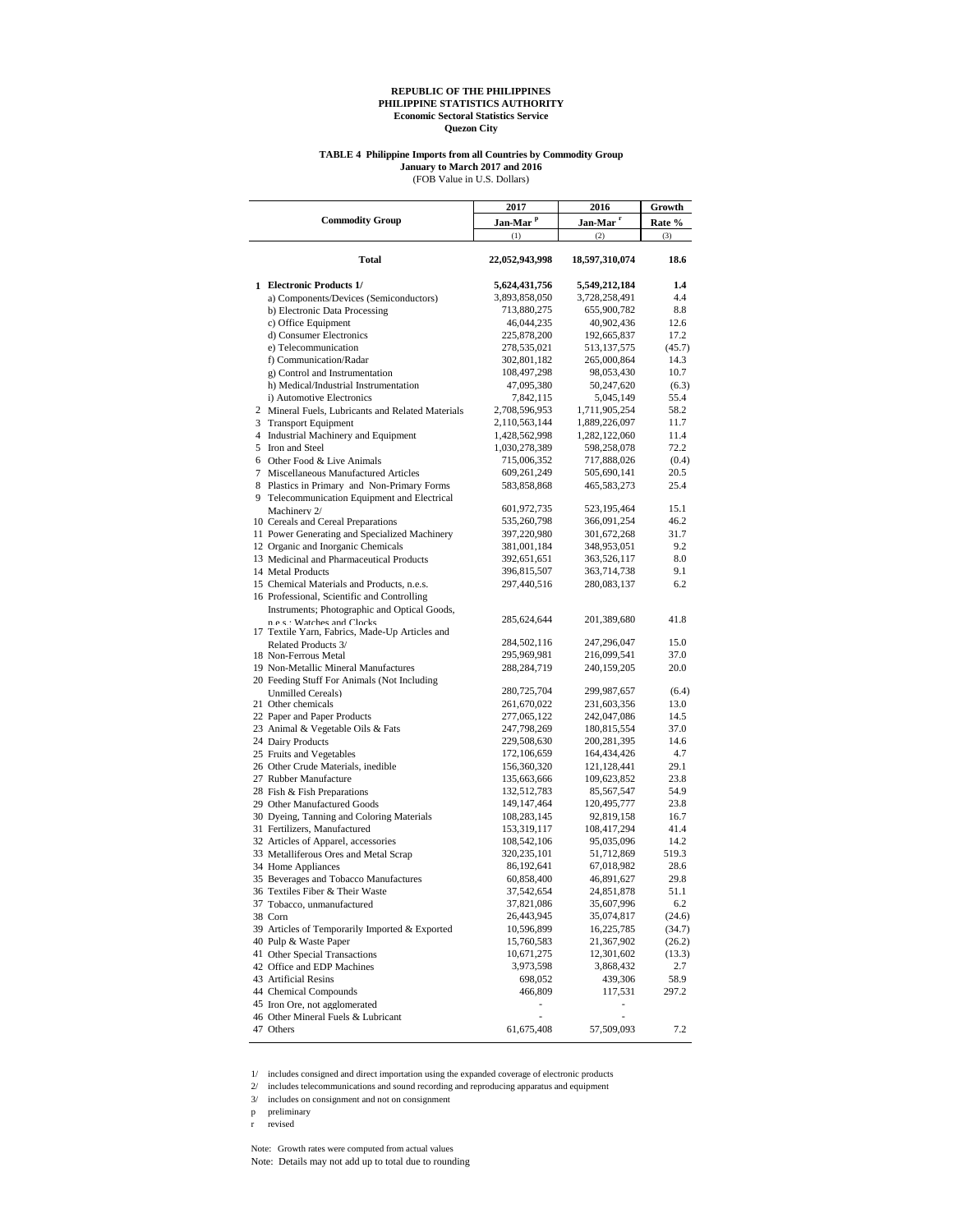## **TABLE 5 Philippine Imports by Major Type of Goods** March 2017 and 2016<br>(FOB in Thousand U.S. Dollars)

|                                                                     | 2017                 |             | 2016                 | Growth      |              |
|---------------------------------------------------------------------|----------------------|-------------|----------------------|-------------|--------------|
| <b>Major Type of Goods</b>                                          | March <sup>p</sup>   | % Share     | March <sup>r</sup>   | % Share     | Rate %       |
|                                                                     | (1)                  | (2)         | (3)                  | (4)         | (5)          |
| <b>Total Imports</b>                                                | 7,881,508            | 100.0       | 6,357,920            | 100.0       | 24.0         |
| <b>Capital Goods</b>                                                | 2,661,492            | 33.8        | 2,130,381            | 33.5        | 24.9         |
| Power Generating and Specialized Machines                           | 716,223              | 9.1         | 563,414              | 8.9         | 27.1         |
| Office and EDP Machines                                             | 275,732              | 3.5         | 226,044              | 3.6         | 22.0         |
| Telecommunication Eqpt.and Elect. Mach.                             | 1,094,584            | 13.9        | 981,567              | 15.4        | 11.5         |
| Land Transport Eqpt. excl. Passenger Cars and                       |                      |             |                      |             |              |
| Motorized cycle                                                     | 237,232              | 3.0         | 176,898              | 2.8         | 34.1         |
| Aircraft, Ships and Boats                                           | 186,145              | 2.4         | 70,014               | 1.1         | 165.9        |
| Prof.Sci.and Cont. Inst., Photographic Eqpt.                        |                      |             |                      |             |              |
| and Optical Goods<br><b>Raw Materials and Intermediate Goods</b>    | 151,576<br>2,983,516 | 1.9<br>37.9 | 112,443<br>2,360,720 | 1.8<br>37.1 | 34.8<br>26.4 |
| <b>Unprocessed Raw Materials</b>                                    | 251,620              | 3.2         | 154,943              | 2.4         | 62.4         |
| Wheat                                                               | 113,512              | 1.4         | 66,605               | 1.0         | 70.4         |
| Corn                                                                | 7,116                | 0.1         | 11,329               | 0.2         | (37.2)       |
| Unmilled cereals excl. rice and corn                                | 409                  | 0.0         | 1,144                | 0.0         | (64.2)       |
| Crude materials, inedible                                           | 116,515              | 1.5         | 60,854               | 1.0         | 91.5         |
| Pulp and waste paper                                                | 4,830                | 0.1         | 7,321                | 0.1         | (34.0)       |
| Cotton                                                              | 3,862                | 0.0         | 1,905                | 0.0         | 102.7        |
| Syn. Fibers                                                         | 10,140               | 0.1         | 3,765                | 0.1         | 169.3        |
| Metalliferous ores                                                  | 34,269               | 0.4         | 2,886                | 0.0         | 1,087.5      |
| Others                                                              | 63,413               | 0.8         | 44,977               | 0.7         | 41.0         |
| Tobacco, unmanufactured                                             | 14,068               | 0.2         | 15,010               | 0.2         | (6.3)        |
| Semi-Processed Raw Materials                                        | 2,731,896            | 34.7        | 2,205,778            | 34.7        | 23.9         |
| Feeding stuffs for animals                                          | 98,473               | 1.2         | 103,103              | 1.6         | (4.5)        |
| Animal and vegetable oils and fats                                  | 83,816               | 1.1         | 61,678               | 1.0         | 35.9         |
| Chemical                                                            | 800,845              | 10.2        | 671,848              | 10.6        | 19.2         |
| Chemical compounds<br>Medicinal and pharmaceutical chem.            | 146,823<br>145,695   | 1.9<br>1.8  | 127,190<br>119,441   | 2.0<br>1.9  | 15.4<br>22.0 |
| Urea                                                                | 11,616               | 0.1         | 11,793               | 0.2         | (1.5)        |
| Fertilizer excl. urea                                               | 28,903               | 0.4         | 19,213               | 0.3         | 50.4         |
| Artificial resins                                                   | 211,838              | 2.7         | 169,095              | 2.7         | 25.3         |
| Others                                                              | 255,971              | 3.2         | 225,116              | 3.5         | 13.7         |
| Manufactured goods                                                  | 1,012,718            | 12.8        | 729,113              | 11.5        | 38.9         |
| Paper and paper products                                            | 95,293               | 1.2         | 89,699               | 1.4         | 6.2          |
| Textile yarn, fabrics and made-up articles                          | 97,856               | 1.2         | 78,861               | 1.2         | 24.1         |
| Non-metallic mineral manufactures                                   | 99,891               | 1.3         | 83,680               | 1.3         | 19.4         |
| Iron and steel                                                      | 374,849              | 4.8         | 213,047              | 3.4         | 75.9         |
| Non-ferrous metals                                                  | 102,463              | 1.3         | 68,474               | 1.1         | 49.6         |
| Metal products                                                      | 145,460              | 1.8         | 114,155              | 1.8         | 27.4         |
| Others                                                              | 96,906               | 1.2         | 81,197               | 1.3         | 19.3         |
| Embroideries                                                        | 7,472                | 0.1         | 13                   | 0.0         | 56,616.4     |
| Mat/Acc for the mftr. of elect. eqpt.<br>Iron ore, not agglomerated | 728,571              | 9.2<br>٠    | 640,023              | 10.1<br>٠   | 13.8<br>÷,   |
| Mineral Fuels, Lubricant and Related Materials                      | 882,768              | 11.2        | 593,502              | 9.3         | 48.7         |
| Coal, Coke                                                          | 103,563              | 1.3         | 63,758               | 1.0         | 62.4         |
| Petroleum crude                                                     | 370,144              | 4.7         | 258,207              | 4.1         | 43.4         |
| Others                                                              | 409,061              | 5.2         | 271,538              | 4.3         | 50.6         |
| <b>Consumer Goods</b>                                               | 1,321,738            | 16.8        | 1,239,731            | 19.5        | 6.6          |
| Durable                                                             | 751,209              | 9.5         | 675,411              | 10.6        | 11.2         |
| Passenger cars and motorized cycle                                  | 439,341              | 5.6         | 446,449              | 7.0         | (1.6)        |
| Home appliances                                                     | 63,715               | 0.8         | 51,261               | 0.8         | 24.3         |
| Misc. manufactures                                                  | 248,153              | 3.1         | 177,700              | 2.8         | 39.6         |
| Non-Durable                                                         | 570,529              | 7.2         | 564,320              | 8.9         | $1.1\,$      |
| Food and live animals chiefly for food                              | 511,515              | 6.5         | 513,324              | 8.1         | (0.4)        |
| Dairy products                                                      | 72,392               | 0.9         | 80,234               | 1.3         | (9.8)        |
| Fish and fish preparation                                           | 46,420               | 0.6         | 28,896               | 0.5         | 60.6         |
| Rice<br>Fruits and vegetables                                       | 48,638<br>63,903     | 0.6<br>0.8  | 23,970<br>60,795     | 0.4<br>1.0  | 102.9<br>5.1 |
| Others                                                              | 280,161              | 3.6         | 319,430              | 5.0         | (12.3)       |
| Beverages and tobacco mfture.                                       | 22,681               | 0.3         | 20,569               | 0.3         | 10.3         |
| Articles of apparel, access.                                        | 36,333               | 0.5         | 30,427               | 0.5         | 19.4         |
| <b>Special Transactions</b>                                         | 31,995               | 0.4         | 33,586               | $0.5\,$     | (4.7)        |
| Articles temporarily imported and exported                          | 4,957                | 0.1         | 4,697                | 0.1         | 5.5          |
| Others                                                              | 27,038               | 0.3         | 28,890               | 0.5         | (6.4)        |

Note: Details may not add up to total due to rounding.

p - Preliminary r - Revised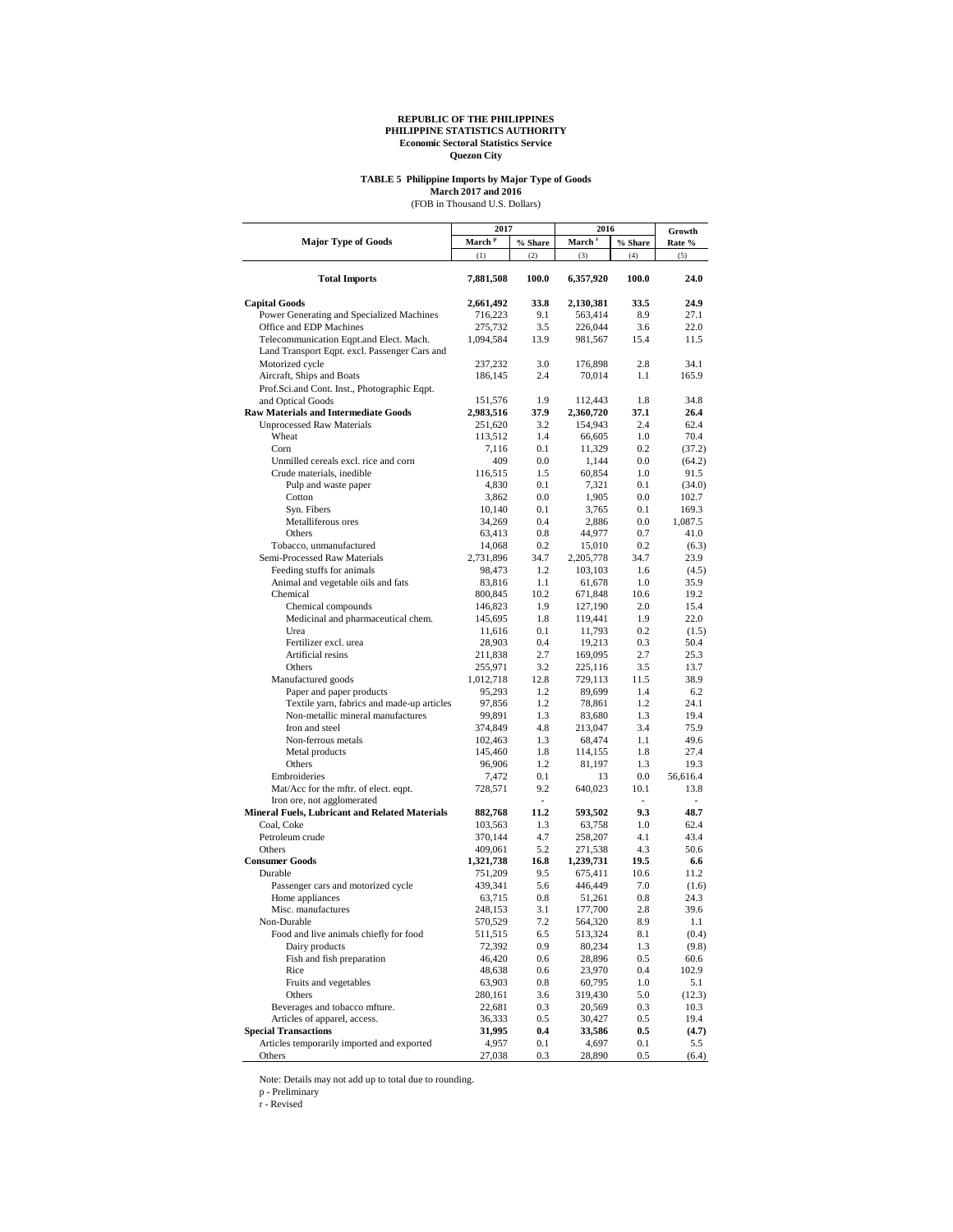## **TABLE 6 Philippine Imports by Major Type of Goods**

(FOB Value in Thousand U.S. Dollars) **January to March 2017 and 2016**

|                                                                     | 2017                 | 2016                 | Growth      |  |
|---------------------------------------------------------------------|----------------------|----------------------|-------------|--|
| <b>Major Type of Goods</b>                                          | Jan-Mar <sup>p</sup> | Jan-Mar <sup>r</sup> | Rate %      |  |
|                                                                     | (1)                  | (2)                  | (3)         |  |
| <b>Total Imports</b>                                                | 22,052,944           | 18,597,310           | 18.6        |  |
| <b>Capital Goods</b>                                                | 7,068,908            | 6,471,142            | 9.2         |  |
| Power Generating and Specialized Machines                           | 1,825,718            | 1,582,734            | 15.4        |  |
| Office and EDP Machines                                             | 699,190              | 700,271              | (0.2)       |  |
| Telecommunication Eqpt.and Elect. Mach.                             | 3,165,061            | 3,050,808            | 3.7         |  |
| Land Transport Eqpt. excl. Passenger Cars and                       |                      |                      |             |  |
| Motorized cycle                                                     | 639,562              | 499,556              | 28.0        |  |
| Aircraft, Ships and Boats                                           | 345,808              | 340,388              | 1.6         |  |
| Prof.Sci.and Cont. Inst., Photographic Eqpt.                        |                      |                      |             |  |
| and Optical Goods                                                   | 393,569              | 297,385              | 32.3        |  |
| <b>Raw Materials and Intermediate Goods</b>                         | 8,479,202            | 7,107,025            | 19.3        |  |
| <b>Unprocessed Raw Materials</b>                                    | 891,241              | 500,895              | 77.9        |  |
| Wheat                                                               | 291,434              | 205,686              | 41.7        |  |
| Corn                                                                | 30,709               | 38,039               | (19.3)      |  |
| Unmilled cereals excl. rice and corn                                | 1,378                | 2,502                | (44.9)      |  |
| Crude materials, inedible                                           | 529,899              | 219,061              | 141.9       |  |
| Pulp and waste paper                                                | 15,761               | 21,368               | (26.2)      |  |
| Cotton                                                              | 9,389                | 4,110                | 128.4       |  |
| Syn. Fibers                                                         | 21,722               | 12,449               | 74.5        |  |
| Metalliferous ores                                                  | 320,235              | 51,713               | 519.3       |  |
| Others<br>Tobacco, unmanufactured                                   | 162,792<br>37,821    | 129,421<br>35,608    | 25.8<br>6.2 |  |
| Semi-Processed Raw Materials                                        | 7,587,961            | 6,606,129            | 14.9        |  |
| Feeding stuffs for animals                                          | 280,726              | 299,988              | (6.4)       |  |
| Animal and vegetable oils and fats                                  | 247,798              | 180,816              | 37.0        |  |
| Chemical                                                            | 2,179,353            | 1,891,542            | 15.2        |  |
| Chemical compounds                                                  | 381,432              | 349,071              | 9.3         |  |
| Medicinal and pharmaceutical chem.                                  | 392,652              | 363,526              | 8.0         |  |
| Urea                                                                | 68,362               | 48,202               | 41.8        |  |
| Fertilizer excl. urea                                               | 84,958               | 60,216               | 41.1        |  |
| Artificial resins                                                   | 584,557              | 466,023              | 25.4        |  |
| Others                                                              | 667,394              | 604,506              | 10.4        |  |
| Manufactured goods                                                  | 2,843,935            | 2,119,970            | 34.1        |  |
| Paper and paper products                                            | 275,854              | 236,392              | 16.7        |  |
| Textile yarn, fabrics and made-up articles                          | 271,921              | 235,227              | 15.6        |  |
| Non-metallic mineral manufactures                                   | 288,285              | 240,159              | 20.0        |  |
| Iron and steel                                                      | 1,030,278            | 598,258              | 72.2        |  |
| Non-ferrous metals                                                  | 295,970              | 216,100              | 37.0        |  |
| Metal products                                                      | 396,816              | 363,715              | 9.1         |  |
| Others                                                              | 284,811              | 230,120              | 23.8        |  |
| Embroideries                                                        | 12,581               | 12,069               | 4.2         |  |
| Mat/Acc for the mftr. of elect. eqpt.<br>Iron ore, not agglomerated | 2,023,568            | 2,101,744            | (3.7)<br>٠  |  |
| <b>Mineral Fuels, Lubricant and Related Materials</b>               | 2,708,597            | 1,711,905            | 58.2        |  |
| Coal, Coke                                                          | 305,493              | 195,984              | 55.9        |  |
| Petroleum crude                                                     | 1,139,426            | 728,724              | 56.4        |  |
| Others                                                              | 1,263,678            | 787,197              | 60.5        |  |
| <b>Consumer Goods</b>                                               | 3,707,926            | 3,202,757            | 15.8        |  |
| Durable                                                             | 2,051,207            | 1,737,719            | 18.0        |  |
| Passenger cars and motorized cycle                                  | 1,126,609            | 1,049,536            | 7.3         |  |
| Home appliances                                                     | 174,082              | 146,725              | 18.6        |  |
| Misc. manufactures                                                  | 750,516              | 541,457              | 38.6        |  |
| Non-Durable                                                         | 1,656,719            | 1,465,038            | 13.1        |  |
| Food and live animals chiefly for food                              | 1,487,318            | 1,323,111            | 12.4        |  |
| Dairy products                                                      | 229,509              | 200,281              | 14.6        |  |
| Fish and fish preparation                                           | 132,513              | 85,568               | 54.9        |  |
| Rice                                                                | 167,050              | 91,784               | 82.0        |  |
| Fruits and vegetables                                               | 172,107              | 164,434              | 4.7         |  |
| Others                                                              | 786,141              | 781,044              | 0.7         |  |
| Beverages and tobacco mfture.                                       | 60,858               | 46,892               | 29.8        |  |
| Articles of apparel, access.                                        | 108,542              | 95,035               | 14.2        |  |
| <b>Special Transactions</b>                                         | 88,312               | 104,482              | (15.5)      |  |
| Articles temporarily imported and exported                          | 10,597               | 16,226               | (34.7)      |  |
| Others                                                              | 77,715               | 88,256               | (11.9)      |  |

Note: Details may not add up to total due to rounding. p - Preliminary r - Revised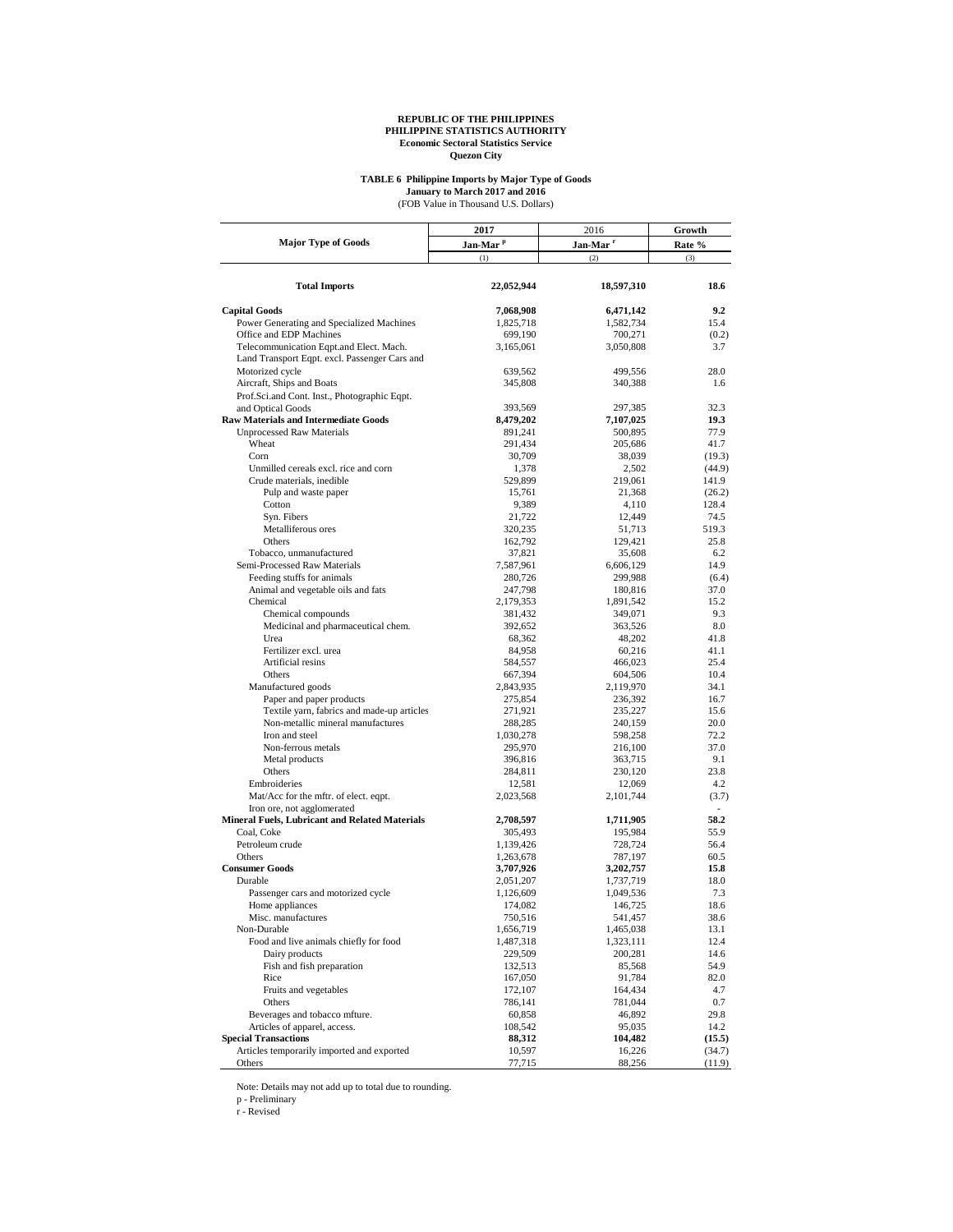#### **REPUBLIC OF THE PHILIPPINES**

**PHILIPPINE STATISTICS AUTHORITY**

**Economic Sectoral Statistics Service**

**Quezon City**

# **TABLE 7 Philippine Imports from the Top Ten Countries: March 2017 and 2016**

|  |  |  | (FOB Value in Million U.S.Dollars) |
|--|--|--|------------------------------------|
|--|--|--|------------------------------------|

|    |                                        |                    | 2017    |                      |         |                    | 2016    |                      |         |                | <b>Annual Growth Rate (%)</b> |
|----|----------------------------------------|--------------------|---------|----------------------|---------|--------------------|---------|----------------------|---------|----------------|-------------------------------|
|    | Country                                | March <sup>P</sup> | % Share | Jan-Mar <sup>p</sup> | % Share | March <sup>r</sup> | % Share | Jan-Mar <sup>1</sup> | % Share | <b>Current</b> | Cumulative                    |
|    |                                        | (1)                | (2)     | (3)                  | (4)     | (5)                | (6)     | (7)                  | (8)     | (9)            | (10)                          |
|    | <b>Total</b>                           | 7,881.51           | 100.0   | 22,052.94            | 100.0   | 6,357.92           | 100.0   | 18,597.31            | 100.0   | 24.0           | 18.6                          |
|    | <b>Top 10 Countries Total</b>          | 6,259.76           | 79.4    | 17,193.12            | 78.0    | 5,022.12           | 79.0    | 14,420.44            | 77.5    | 24.6           | 19.2                          |
|    | China, People's Republic of            | 1,377.62           | 17.5    | 3,910.97             | 17.7    | 1,039.70           | 16.4    | 3,134.97             | 16.9    | 32.5           | 24.8                          |
| 2  | Japan <sup>1</sup>                     | 1,064.22           | 13.5    | 2,731.36             | 12.4    | 764.72             | 12.0    | 2,164.17             | 11.6    | 39.2           | 26.2                          |
| 3  | Korea, Republic of                     | 684.30             | 8.7     | 1,808.80             | 8.2     | 447.16             | 7.0     | 1,249.03             | 6.7     | 53.0           | 44.8                          |
| 4  | United States Of America <sup>2/</sup> | 648.93             | 8.2     | 1,725.78             | 7.8     | 574.34             | 9.0     | 1,700.13             | 9.1     | 13.0           | 1.5                           |
| 5  | Thailand                               | 580.12             | 7.4     | 1,626.78             | 7.4     | 620.02             | 9.8     | 1,634.64             | 8.8     | (6.4)          | (0.5)                         |
| 6  | Singapore                              | 496.98             | 6.3     | 1,364.09             | 6.2     | 428.79             | 6.7     | 1,232.16             | 6.6     | 15.9           | 10.7                          |
|    | Indonesia                              | 461.70             | 5.9     | 1,388.23             | 6.3     | 304.99             | 4.8     | 798.96               | 4.3     | 51.4           | 73.8                          |
| 8  | Taiwan                                 | 426.41             | 5.4     | 1,160.77             | 5.3     | 402.12             | 6.3     | 1,218.19             | 6.6     | 6.0            | (4.7)                         |
| 9  | Malaysia $^{3\prime}$                  | 291.88             | 3.7     | 822.06               | 3.7     | 269.79             | 4.2     | 759.58               | 4.1     | 8.2            | 8.2                           |
| 10 | Hong Kong                              | 227.62             | 2.9     | 654.28               | 3.0     | 170.49             | 2.7     | 528.59               | 2.8     | 33.5           | 23.8                          |
|    | <b>Other Countries</b>                 | 1,621.74           | 20.6    | 4,859.82             | 22.0    | 1,335.80           | 21.0    | 4,176.87             | 22.5    | 21.4           | 16.4                          |
| 11 | Vietnam                                | 223.33             | 2.8     | 595.79               | 2.7     | 169.04             | 2.7     | 457.39               | 2.5     | 32.1           | 30.3                          |
| 12 | Kuwait                                 | 164.10             | 2.1     | 346.18               | 1.6     | 85.14              | 1.3     | 265.92               | 1.4     | 92.7           | 30.2                          |
| 13 | Germany                                | 144.71             | 1.8     | 411.32               | 1.9     | 128.87             | 2.0     | 388.75               | 2.1     | 12.3           | 5.8                           |
| 14 | India                                  | 123.78             | 1.6     | 338.27               | 1.5     | 97.67              | 1.5     | 340.11               | 1.8     | 26.7           | (0.5)                         |
| 15 | Australia                              | 113.94             | 1.4     | 353.41               | 1.6     | 65.90              | 1.0     | 201.12               | 1.1     | 72.9           | 75.7                          |
| 16 | France                                 | 86.74              | 1.1     | 209.90               | 1.0     | 51.45              | 0.8     | 286.36               | 1.5     | 68.6           | (26.7)                        |
| 17 | <b>United Arab Emirates</b>            | 86.10              | 1.1     | 265.60               | 1.2     | 51.47              | 0.8     | 93.55                | 0.5     | 67.3           | 183.9                         |
| 18 | Italy                                  | 48.58              | 0.6     | 138.14               | 0.6     | 31.07              | 0.5     | 109.98               | 0.6     | 56.4           | 25.6                          |
| 19 | UK Great Britain and N. Ireland        | 39.50              | 0.5     | 123.88               | 0.6     | 43.94              | 0.7     | 122.24               | 0.7     | (10.1)         | 1.3                           |
| 20 | Belgium                                | 38.81              | 0.5     | 110.20               | 0.5     | 36.84              | 0.6     | 133.56               | 0.7     | 5.3            | (17.5)                        |
| 21 | Others                                 | 552.16             | 7.0     | 1,967.12             | 8.9     | 574.41             | 9.0     | 1,777.89             | 9.6     | (3.9)          | 10.6                          |

1/ includes Okinawa

2/ includes Alaska and Hawaii

3/ includes Sabah and Sarawak

p preliminary

r revised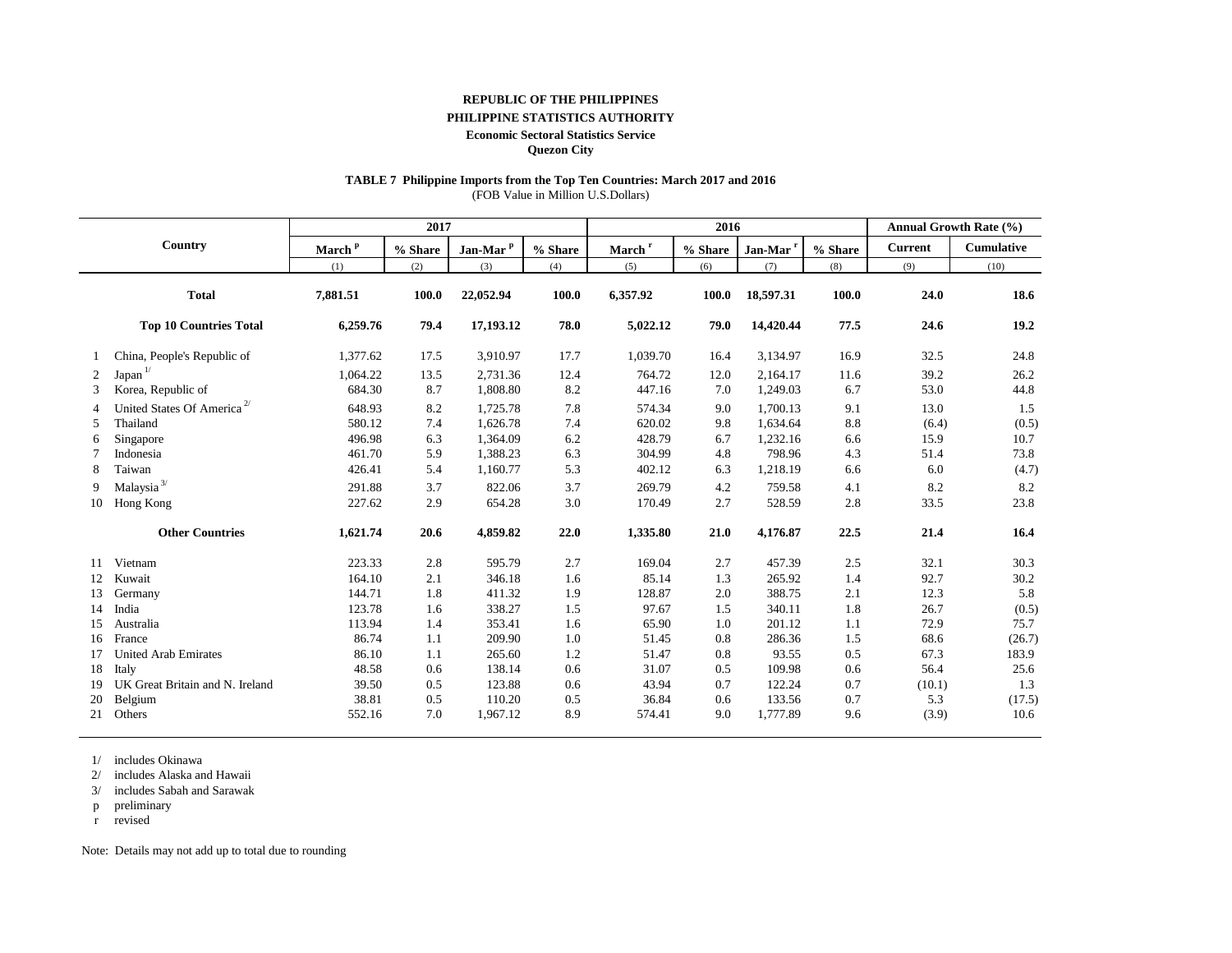# **TABLE 8 Philippine Imports Performance by Selected Economic Bloc: March 2017 and 2016**

(FOB Value in Million U.S. Dollars)

|   |                                                | 2017               |         |                      | 2016    |                    |         |                      | <b>Annual Growth Rate (%)</b> |                |                    |
|---|------------------------------------------------|--------------------|---------|----------------------|---------|--------------------|---------|----------------------|-------------------------------|----------------|--------------------|
|   | <b>Economic Bloc</b>                           | March <sup>P</sup> | % Share | Jan-Mar <sup>p</sup> | % Share | March <sup>r</sup> | % Share | Jan-Mar <sup>1</sup> | % Share                       | <b>Current</b> | <b>Cummulative</b> |
|   |                                                | (1)                | (2)     | (3)                  | (4)     | (5)                | (6)     | (7)                  | (8)                           | (9)            | (10)               |
|   | <b>Total</b>                                   | 7,881.51           | 100.0   | 22,052.94            | 100.0   | 6,357.92           | 100.0   | 18,597.31            | 100.0                         | 24.0           | 18.6               |
|   | East Asia $^{1/}$                              | 3,780.78           | 48.0    | 10,271.42            | 46.6    | 2,826.87           | 44.5    | 8,313.46             | 44.7                          | 33.7           | 23.6               |
|   | $A S E A N^{2/3}$                              | 2,066.46           | 26.2    | 5,827.94             | 26.4    | 1,797.44           | 28.3    | 4,894.15             | 26.3                          | 15.0           | 19.1               |
|   | United States of America <sup>3/</sup>         | 648.93             | 8.2     | 1,725.78             | 7.8     | 574.34             | 9.0     | 1,700.13             | 9.1                           | 13.0           | 1.5                |
| 4 | European Union (EU) <sup><math>4/</math></sup> | 516.71             | 6.6     | 1,457.03             | 6.6     | 470.80             | 7.4     | 1,612.19             | 8.7                           | 9.8            | (9.6)              |
| 5 | Others                                         | 868.62             | 11.0    | 2,770.78             | 12.6    | 688.47             | 10.8    | 2,077.38             | 11.2                          | 26.2           | 33.4               |

1/ includes China, Hong Kong, Japan, Macau, Mongolia, N. Korea, S. Korea, Taiwan

2/ includes Brunei Darussalam, Cambodia, Indonesia, Laos, Malaysia, Myanmar, Singapore, Thailand, Vietnam

3/ includes Alaska and Hawaii

includes Austria, Belgium, Bulgaria, Cyprus, Czech Republic, Denmark, Estonia, Finland, France, Germany, Greece, Hungary, Ireland, Italy, Latvia, Lithuania,

4/ Luxembourg, Malta, Netherlands, Poland, Portugal, Romania, Slovakia, Slovenia, Spain, Sweden and UK Great Britain

p preliminary

r revised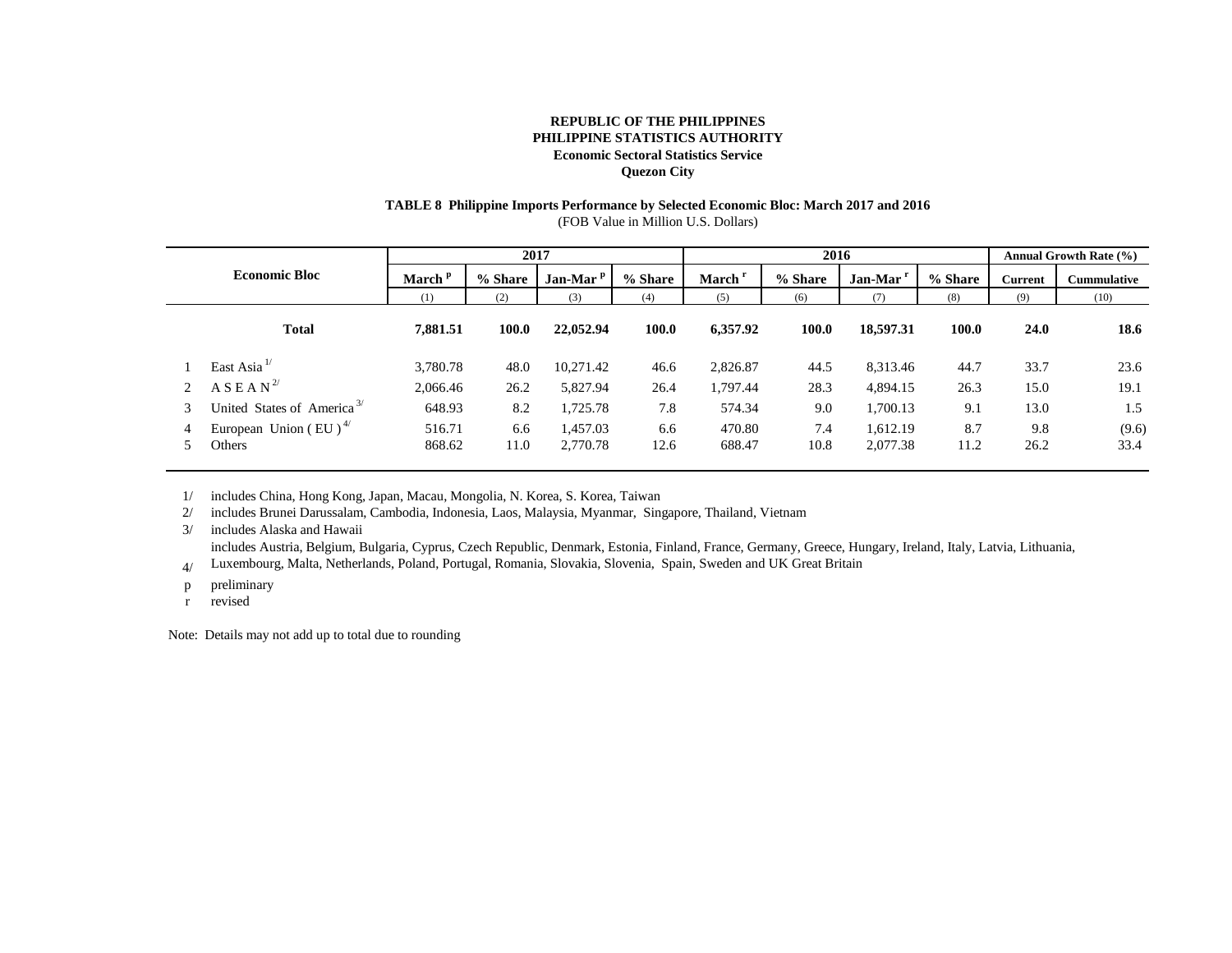#### **TABLE 9 Balance of Trade by Major Trading Partners: March 2017** (FOB Value in Million U.S. Dollars)

| Country |                                        | <b>Total Trade</b> | Imports <sup>p</sup> | Exports <sup>r</sup> | <b>Balance of Trade in Goods</b> |
|---------|----------------------------------------|--------------------|----------------------|----------------------|----------------------------------|
|         |                                        | (2)<br>(1)         |                      | (3)                  | (4)                              |
|         | <b>Total</b>                           | 13,460.86          | 7,881.51             | 5,579.35             | (2,302.16)                       |
|         | China, People's Republic of            | 2,012.89           | 1,377.62             | 635.27               | (742.35)                         |
| 2       | Japan <sup>1/</sup>                    | 1,826.65           | 1,064.22             | 762.43               | (301.79)                         |
| 3       | United States Of America <sup>2/</sup> | 1,458.86           | 648.93               | 809.93               | 160.99                           |
| 4       | Hong Kong                              | 1,025.87           | 227.62               | 798.25               | 570.63                           |
| 5       | Korea, Republic of                     | 886.74             | 684.30               | 202.45               | (481.85)                         |
| 6       | Singapore                              | 832.01             | 496.98               | 335.03               | (161.95)                         |
|         | Thailand                               | 797.52             | 580.12               | 217.40               | (362.71)                         |
| 8       | Taiwan                                 | 613.53             | 426.41               | 187.12               | (239.28)                         |
| 9       | Indonesia                              | 513.53             | 461.70               | 51.84                | (409.86)                         |
| 10      | Malaysia $^{3\prime}$                  | 425.05             | 291.88               | 133.17               | (158.70)                         |
| 11      | Germany                                | 376.89             | 144.71               | 232.18               | 87.46                            |
| 12      | Vietnam                                | 314.07             | 223.33               | 90.74                | (132.60)                         |
| 13      | Netherlands                            | 235.21             | 35.93                | 199.28               | 163.35                           |
| 14      | Belgium                                | 191.04             | 38.81                | 152.23               | 113.42                           |
| 15      | India                                  | 188.21             | 123.78               | 64.43                | (59.35)                          |
| 16      | Kuwait                                 | 167.16             | 164.10               | 3.07                 | (161.03)                         |
| 17      | France                                 | 162.93             | 86.74                | 76.19                | (10.55)                          |
| 18      | Australia                              | 160.27             | 113.94               | 46.33                | (67.62)                          |
| 19      | <b>United Arab Emirates</b>            | 159.75             | 86.10                | 73.65                | (12.45)                          |
| 20      | Canada                                 | 88.17              | 35.37                | 52.80                | 17.42                            |
| 21      | Others                                 | 1,024.51           | 568.93               | 455.59               | (113.34)                         |
|         |                                        |                    |                      |                      |                                  |

1/ includes Okinawa

2/ includes Alaska and Hawaii

3/ includes Sabah and Sarawak

p preliminary

r revised